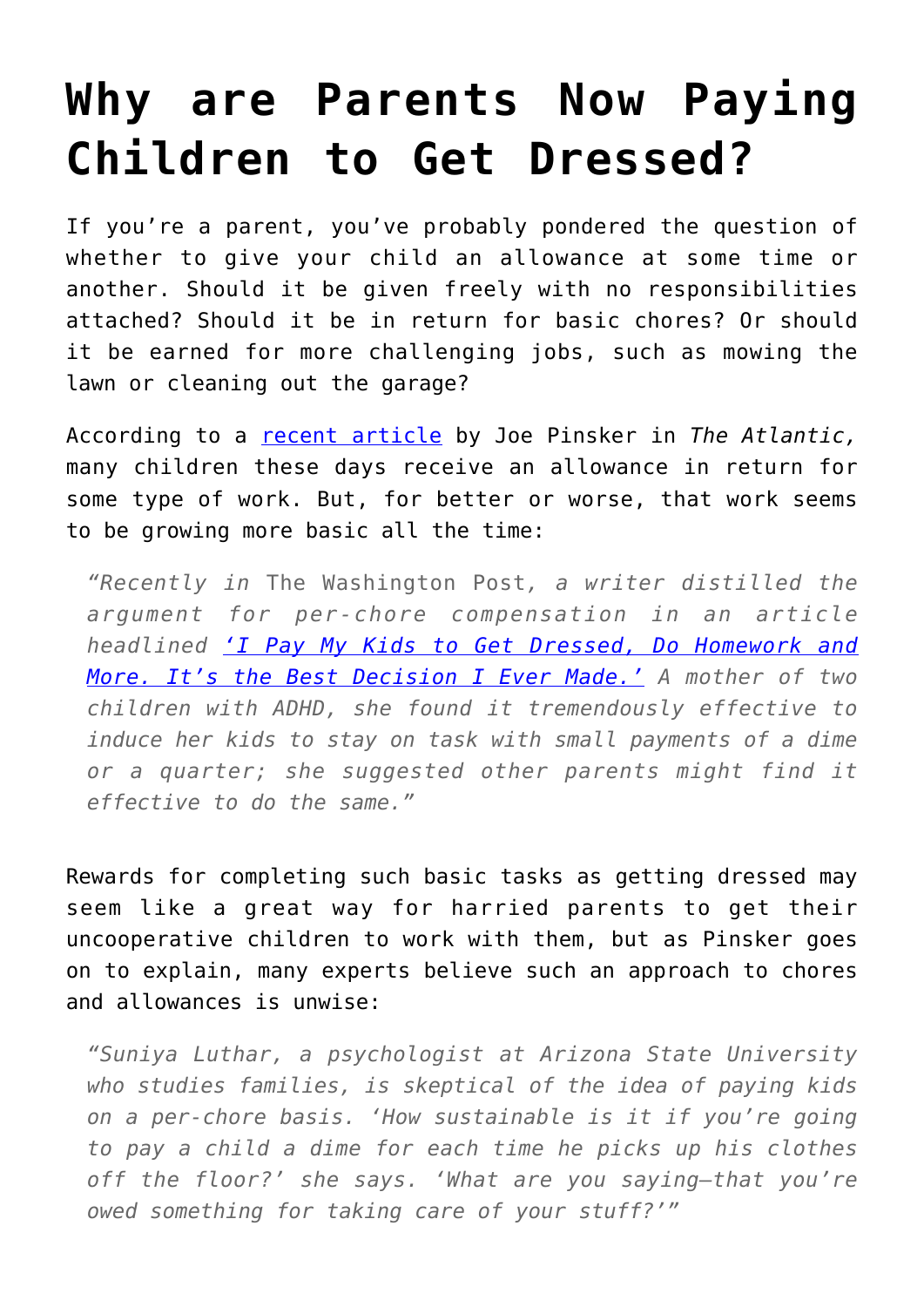Pinsker continues by implying that the entitlement-attitude approach to chores is, perhaps not surprisingly, unique to modern America.

By contrast, many other countries view chores as a responsibility a child performs as a member of a family. Helping out around the house not only contributes to the wellbeing of the family unit; it also aids in the maturation of the child.

Furthermore, parents who don't allow their children to help because they are "in the way," squelch a natural desire that children have from their earliest years. In other words, if you don't take advantage of the inbred, helping nature early on, you may end up having to coax and bribe children with money to put their clothes on.

I found these observations quite interesting, particularly as I just finished reading a book called *[Little Britches](https://purplehousepress.com/product/little-britches-father-and-i-were-ranchers/)* by Ralph Moody. *Little Britches* is the autobiographical account of the Moody family of seven, who moved to Colorado in the early 1900s to take up ranching in hopes it would improve Mr. Moody's health.

The family's new life was no picnic, however, and they often faced poverty, storms, crop losses, and feuding neighbors. All the members of the family pulled together, however, and eightyear-old Ralph quickly became his father's right-hand man by milking cows, planting, and helping with many other responsibilities around the farm.

But Ralph's chores did not stop there. Eager to work and contribute to the family's success, he worked for various neighbors during the times he was out of school, voluntarily contributing his salary to the family pool of cash. When crops failed one summer, the funds young Ralph had earned were the only income the family had to fall back on.

The fascinating thing about this story is Ralph's attitude